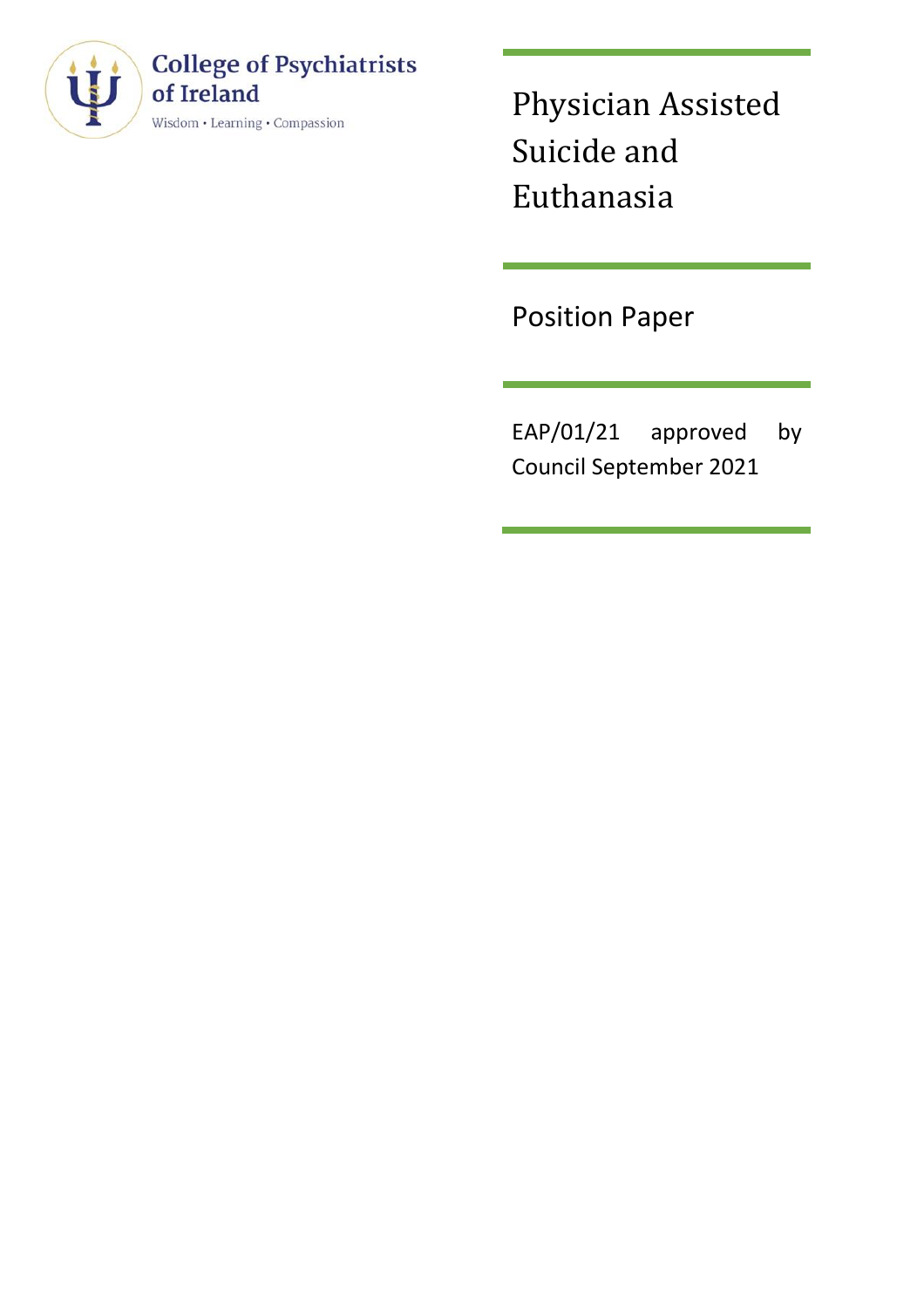## **Contents**

| EXECUTIVE SUMMARY 3                                                                                                                                                                                                                                                                                                      |    |
|--------------------------------------------------------------------------------------------------------------------------------------------------------------------------------------------------------------------------------------------------------------------------------------------------------------------------|----|
|                                                                                                                                                                                                                                                                                                                          |    |
|                                                                                                                                                                                                                                                                                                                          |    |
|                                                                                                                                                                                                                                                                                                                          |    |
|                                                                                                                                                                                                                                                                                                                          |    |
|                                                                                                                                                                                                                                                                                                                          | 5  |
|                                                                                                                                                                                                                                                                                                                          |    |
|                                                                                                                                                                                                                                                                                                                          |    |
|                                                                                                                                                                                                                                                                                                                          |    |
|                                                                                                                                                                                                                                                                                                                          |    |
| PSYCHIATRIC ASPECTS OF TERMINAL ILLNESS <b>with an architecture of the COVID-12 COVID-2</b> 7<br>"CLEAR AND SETTLED INTENTION" $\_\_$<br>$\overline{\phantom{a}8}$<br>EUTHANASIA AND SUICIDE<br>EFFECTS ON THE THERAPEUTIC RELATIONSHIP <b>And Construct Construct Construct Construct Construct Construct Construct</b> |    |
|                                                                                                                                                                                                                                                                                                                          |    |
| PROTECTION OF THE VULNERABLE PATIENT AND EASING CARE-GIVER BURDEN ____________________10                                                                                                                                                                                                                                 |    |
|                                                                                                                                                                                                                                                                                                                          |    |
| <b>REFERENCES</b>                                                                                                                                                                                                                                                                                                        | 11 |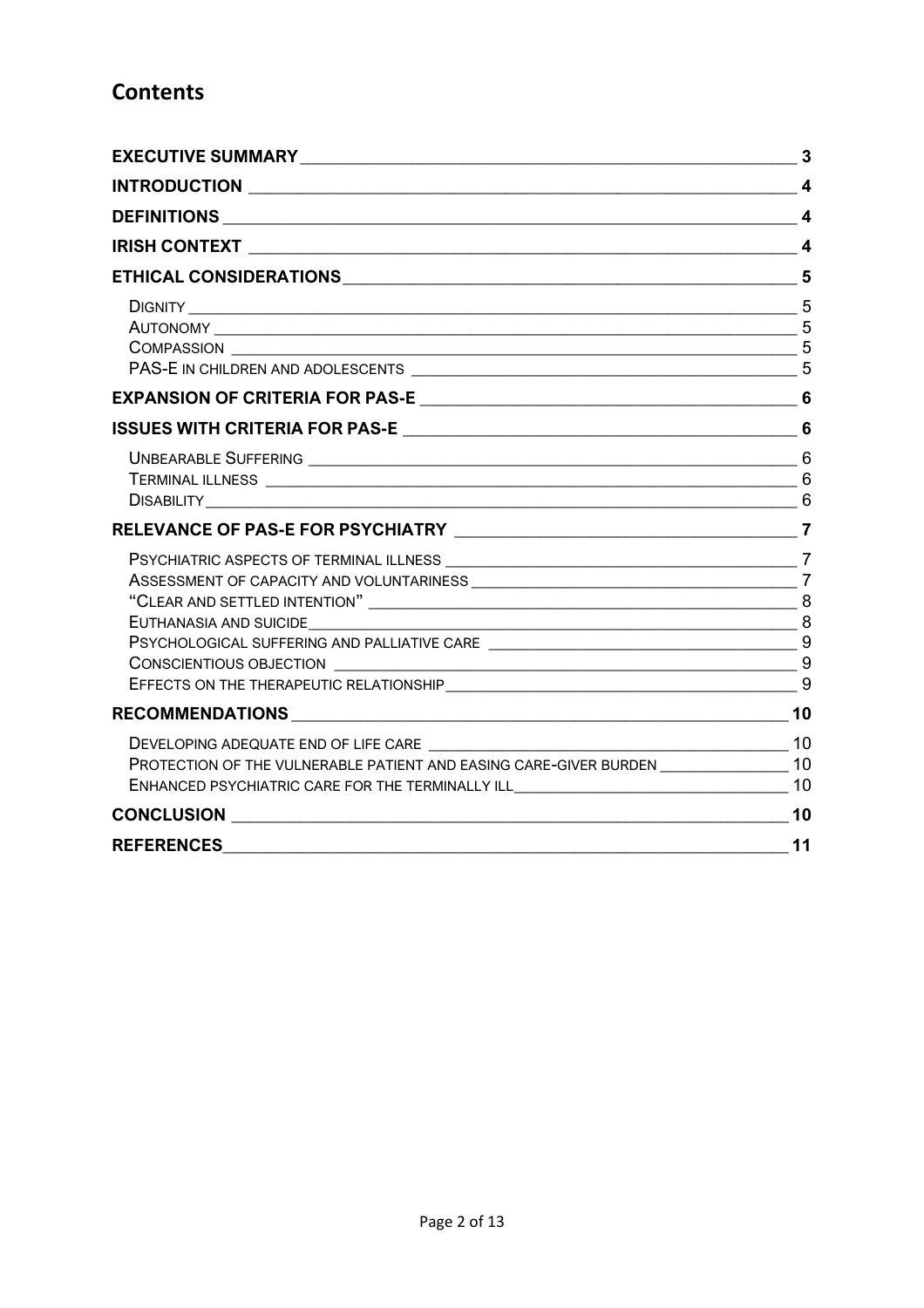### <span id="page-2-0"></span>**Executive Summary**

- 1. The College of Psychiatrists of Ireland believes that the introduction of physician-assisted suicide and euthanasia represents a radical change in a long-standing tradition of medical practice, as exemplified in the prohibition of deliberate killing in the Irish Medical Council ethics guidelines. We believe it will place vulnerable people at risk, and will lead to harmful consequences, such as an increase in the numbers requesting euthanasia or assisted suicide.
- 2. A dignified death is the goal of all end-of-life care. This is possible with good palliative care. Not only is euthanasia not necessary for a dignified death, but techniques used to bring about death can themselves result in considerable and protracted suffering.
- 3. Where physician-assisted suicide and euthanasia are available, many requests stem not from intractable pain, but from such causes as fear, depression, loneliness and the wish not to burden carers. Adequate resources including psychiatric care, psychological care, palliative medicine, pain services and social supports are needed for good end-of-life care.
- 4. Even when safeguards are introduced to ensure that the choice for induced death is made with clear knowledge and full consent, intentions regarding induced death can often fluctuate over short periods.
- 5. Perceived pressures in favour of induced death can be subtle. These cannot be excluded by tests of mental capacity, such as those used in psychiatric practice.
- 6. Once permitted, experience has shown that more and more people die from physicianassisted suicide. This is usually the result of progressively broadening criteria through legal challenges, because if a right to physician-assisted suicide is conceded, there is no logical reason to restrict this to those with a "terminal illness".
- 7. Doctors should not be coerced to act against their values in the provision of euthanasia or assisted suicide.
- 8. Physician-assisted suicide and euthanasia are contrary to the efforts of psychiatrists, other mental health staff and the public to prevent deaths by suicide.
- 9. Some states permitting physician-assisted suicide or euthanasia recommend psychiatric assessments. This can create a conflict for a treating psychiatrist and an interference in the therapeutic relationship.
- 10. The use of law to address complex ethical issues is problematic and can have unintended consequences.
- 11. The College of Psychiatrists believes that with adequate resources, including early and equitable access to palliative medicine, social supports, pain services, psychiatric care and psychological care that good end-of-life care is possible without having to introduce physicianassisted suicide and euthanasia. We believe that Irish society can demonstrate leadership in this as a liberal and compassionate society in working together to achieve this.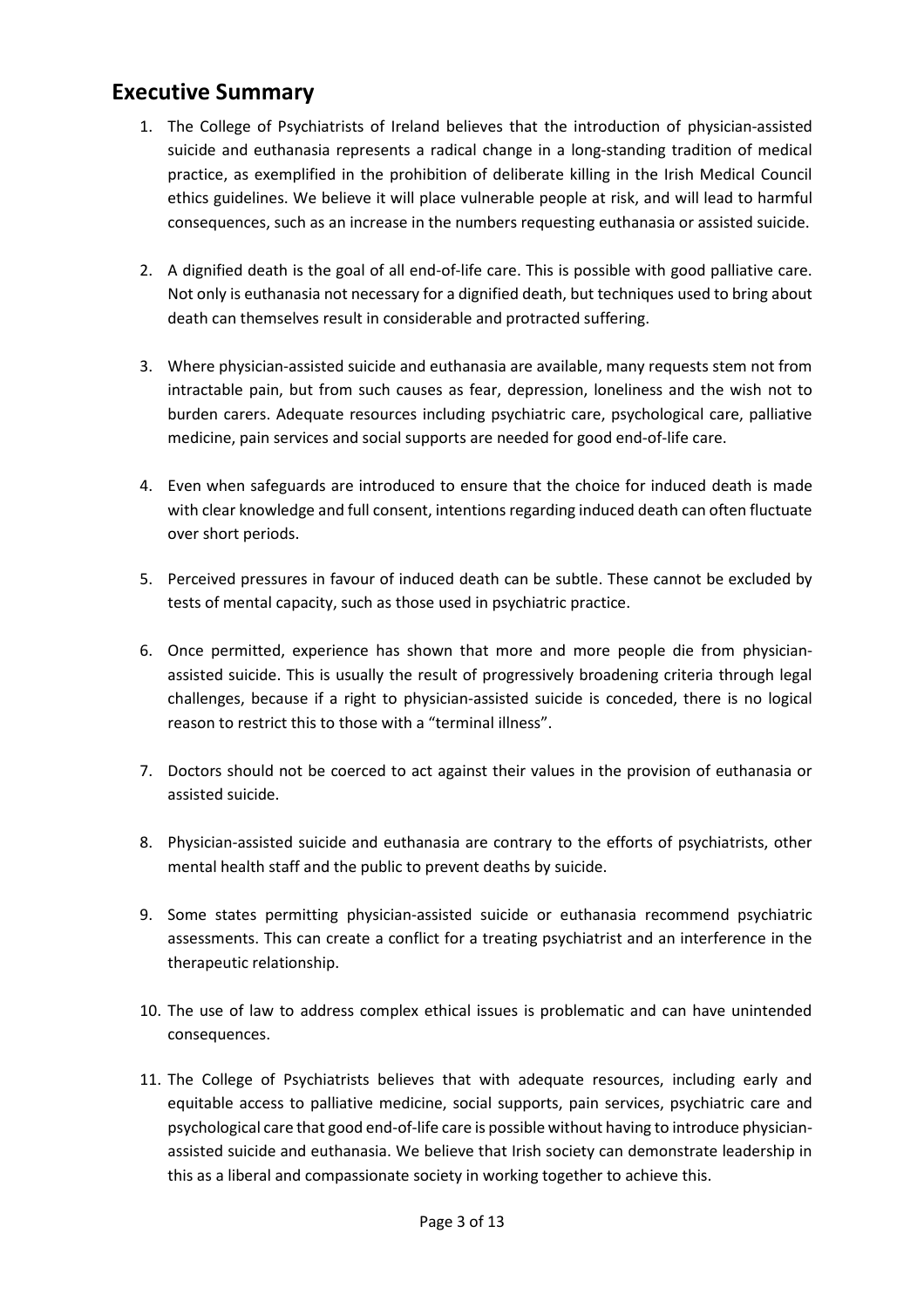## <span id="page-3-0"></span>**Introduction**

In Ireland, as in many other countries, the question has arisen as to whether doctors may become involved in ending patients' lives, either directly (euthanasia) or indirectly (physician-assisted suicide). A related question is whether the law should ever compel them to do so. There are medical, psychological and social implications to the direct and indirect ending of the lives of seriously ill and vulnerable people. Allowing doctors to assist in the suicide of their patients represents a fundamental and irreversible shift in medicine's philosophy and practice. Acknowledging the psychological distress often associated with the end of life, and because of the unintended consequences of permitting physician-assisted suicide and euthanasia, the College of Psychiatrists of Ireland (CPsychI), as the representative professional body of psychiatrists in Ireland, has produced this position paper.

The CPsychI believes that the practice of physician-assisted suicide and euthanasia (PAS-E) is not good medical care and therefore the CPsychI is opposed to the provision of PAS-E.

## <span id="page-3-1"></span>**Definitions**

The terminology used in this position statement is based on psychiatric and medical literature.

**Suicide** is defined as death resulting from an intentional, self-inflicted act<sup>1</sup>.

**Euthanasia** is the act of deliberately ending a life to relieve suffering<sup>2</sup>.

*Physician-Assisted Suicide* is the act of helping a patient to die by suicide by giving them the means to do so $3$ .

Some speak of an equivalence between euthanasia and withdrawing treatment ("active" and "passive" euthanasia), but whereas there is general acceptance of an obligation to refrain from killing a patient, there is not a similar obligation to try (or to continue to try) to prevent every patient from dying<sup>4</sup>.

## <span id="page-3-2"></span>**Irish context**

Euthanasia is illegal in Ireland, and the Irish Medical Council forbids participation in the deliberate killing of a patient<sup>5</sup>. Other jurisdictions have moved to permit euthanasia in one form or other, with some more restricted and others very broad. Euthanasia has increasingly become the subject of debate in Ireland, both within the medical profession and in the wider community. This has culminated in an Oireachtas Report in 2018<sup>6</sup>, followed by a Private Member's bill in 2020<sup>7</sup> which did not proceed.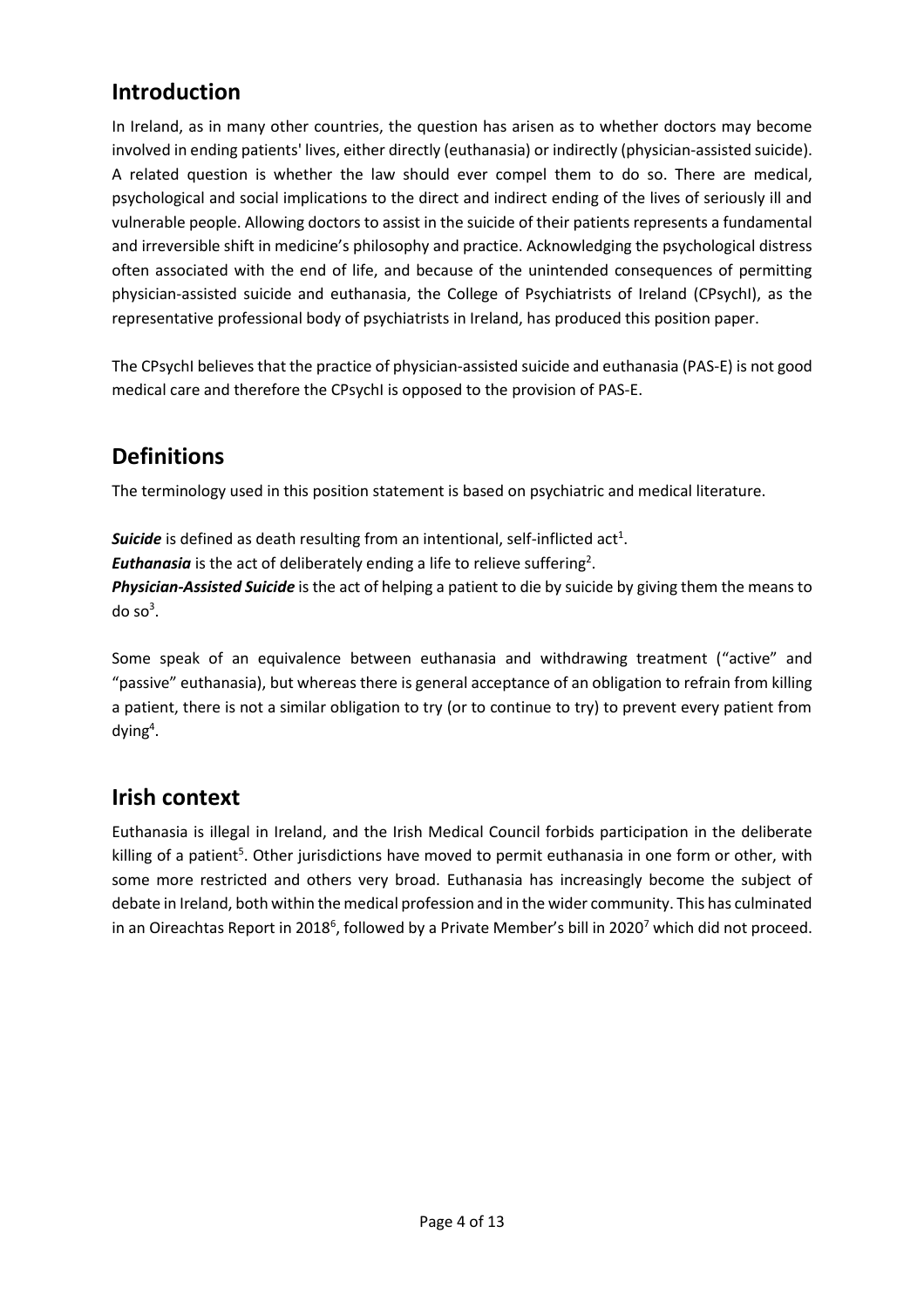## <span id="page-4-0"></span>**Ethical Considerations**

### <span id="page-4-1"></span>Dignity

The CPsychI recognises that each human being enjoys an equal and in-eliminable dignity, a dignity that is intrinsic, not contingent or attributed, and is not lost or diminished by illness or disability. As this dignity is inviolable, it is never lost, even if one finds oneself in undignified circumstances. It is precisely because of our intrinsic dignity that it is wrong for others to leave us in undignified circumstances. No circumstance can deprive patients of their inherent dignity or worth, a dignity all human beings share equally whether healthy or sick, able-bodied or disabled, competent or incompetent. The inviolability of human life, however, does not entail the preservation of life at all costs; it rather means that human life should not intentionally be shortened. In so far as our society makes strenuous efforts to prevent suicide, acceptance of PAS-E implies acceptance of the notion that some lives are not worth living; this is implicitly discriminatory.

In view of the frequency with which human dignity is cited as a justification for PAS-E, it is important to point out that medical euthanasia is frequently not a peaceful process; there are reports of prolongation of death (up to 7 days), and re‐awakening from coma (up to 4%). This raises a concern that some deaths may be inhumane $^8$ .

#### <span id="page-4-2"></span>Autonomy

Although euthanasia is advocated on the principle of autonomy, the principle of autonomy is not a self-evident, absolute, stand-alone truth; our behaviour influences others and can harm the more vulnerable. Whereas a person with capacity can decline an intervention, one cannot demand an intervention that is not appropriate or would interfere with the rights of others (social justice).

#### <span id="page-4-3"></span>Compassion

Compassion is a core value of the College of Psychiatrists of Ireland and has always been a characteristic of good medical care. It entails the recognition of suffering, an attitude of benevolence, a feeling of being personally addressed, and an inclination to relieve suffering<sup>9</sup>. Consistent with their dignity, a compassionate doctor tries to meet the needs and concerns of patients who may be approaching the end of their life. In the matter of PAS-E, however, a simplistic reliance on compassion is doubly problematic: first, if compassion is the yardstick then no restriction (such as terminal illness or competence) makes sense; second, sympathetic feeling may lead one person to respond in one way to a request for PAS-E, and another person to respond equally sympathetically in an opposite way. In this sense, compassion is something of a blind guide.

#### <span id="page-4-4"></span>PAS-E in children and adolescents

In Belgium, the 2002 law, which originally allowed for euthanasia in the case of "competent minors", was amended to allow it in the case of all children with "constant and unbearable suffering"<sup>14</sup>. In the Netherlands in 2005, doctors published guidelines for providing euthanasia to severely disabled newborns<sup>15</sup>. As a result of a court decision, euthanasia of children is now permitted in Colombia<sup>16</sup>.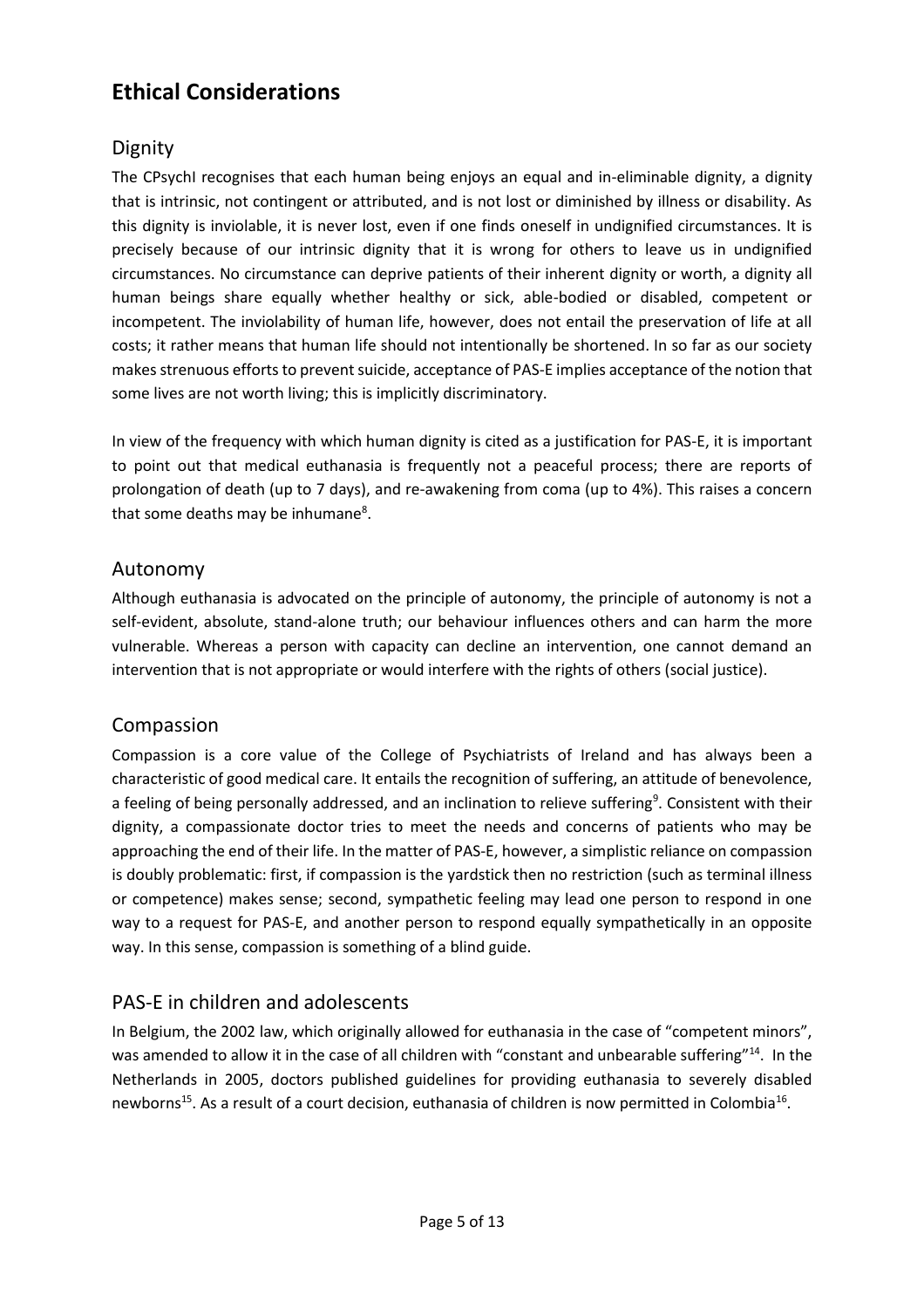# <span id="page-5-0"></span>**Expansion of Criteria for PAS-E**

Even with an intention to introduce euthanasia under very restricted safeguards, there are serious grounds for fearing that the practice would inevitably become more widespread. Two issues are at stake here. On the one hand, there is the "slippery slope" argument, according to which, even if a line can in principle be drawn between PAS-E for terminal and non-terminal illness, an expansion of criteria will occur in practice because the safeguards to prevent it cannot be made effective. There is good international evidence by now that euthanasia safeguards and controls are regularly flouted $^{17}$ . Where euthanasia or assisted suicide have been legalised in a country, the number of people dying in this way has increased by approximately 500%<sup>18</sup>–<sup>23</sup> **.** Secondly, there is a logical inconsistency between allowing PAS-E for suffering in one setting and denying it for such suffering in others, an inconsistency which could (and probably should) be unmasked as discriminatory on constitutional appeal. Indeed, once the killing by one person at the request of another is legalised, there are no logical grounds for "medicalising" the process at all<sup>24</sup>. Thus, the grounds for euthanasia in the Netherlands are shifting from relief of suffering to autonomous patient choice $^{25}$ .

## <span id="page-5-1"></span>**Issues with Criteria for PAS-E**

#### <span id="page-5-2"></span>Unbearable Suffering

The notion of "unbearable suffering", in illnesses of any kind, presents difficulties as a criterion for ending life. Often unbearable suffering is very long-lasting, sometimes extending back to an early age, and is associated with a gradual worsening of the experience. It can be accompanied by the perception that there is no prospect of improvement, and that the experience exceeds the patient's capacity to cope<sup>26</sup>. These features are either tautological (an experience exceeding the patient's capacity to cope) or shared with bearable suffering. The extent to which suffering is unbearable can only be determined from the perspective of the patient themselves and may depend on their physical and mental strength and personality, about which considerable disagreement may arise. It may also depend on availability and one's ability to access local services.

#### <span id="page-5-3"></span>Terminal illness

Efforts to permit euthanasia only within certain highly restricted conditions often stipulate that the patient must be suffering from a "terminal illness". This is commonly understood as an incurable and progressive disease which cannot be reversed by treatment, such that the person is likely to die as a result of that illness or complications. Some jurisdictions specify the timeframe in which death is expected to occur. In reality, this could include a vast range of long-term conditions including diabetes, heart failure, depression, dementia and schizophrenia. Even in the case of terminal cancer, clinical estimations of survival times are not exact<sup>10</sup>. Such chronic illnesses, though not curable, can often be managed to make for a good quality of life.

#### <span id="page-5-4"></span>**Disability**

Sometimes advocacy of a "right to die" is accompanied with a wish that any law permitting euthanasia or assisted suicide should have "strict safeguards" to prevent "abuse of the law". These supposed safeguards in effect prescribe who is to be considered "right to want to die", thus qualifying for euthanasia. People with disabling or degenerative conditions, or with terminal illnesses fall into this category. Others, who may be equally suicidal but have no obvious illness or disability, are considered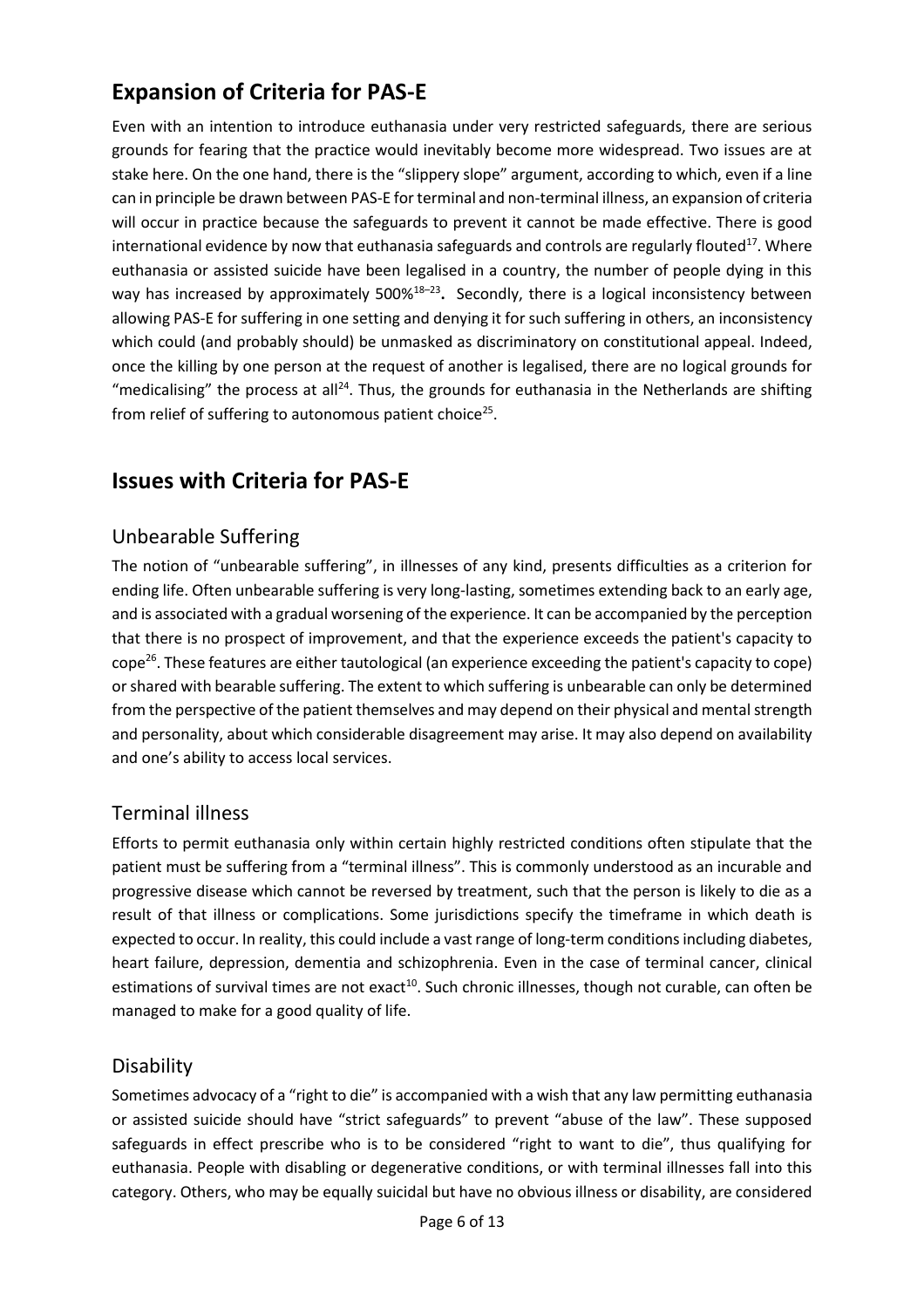"wrong to want to die" and are helped to live. As part of our national mental health strategy "Connecting for Life" and our National Clinical Care Programme for Self-Harm in the emergency department, the Irish health service provides suicide prevention strategies and teams to help those who are suicidal to survive. The phrase "death with dignity" is very often used to mean the deliberately procured death of an ill or disabled person, and strongly implies that vulnerable people are "dignified" only in death<sup>27</sup>.

## <span id="page-6-0"></span>**Relevance of PAS-E for psychiatry**

Attempts to restrict euthanasia to those suffering from "physical" illnesses would seem to exclude those with "psychological" suffering who are not suffering from a life-limiting condition, but this distinction is problematic. In several countries where PAS-E is legal, mental disorders are included in the criteria for access<sup>11</sup>. PAS-E was legalised in Canada in 2016. Thereafter, as a result of an amendment introduced in 2021, in order that those with psychiatric illness not suffer discrimination vis-á-vis other medical patients, those with mental illness will be eligible for PAS-E in 2023 $^{12,13}$ . Psychiatric illness in the absence of medical illness may itself present with the conviction that life is not worth living, a death wish or suicidal ideation. Certain jurisdictions permit PAS-E for personality disorders and other psychiatric conditions $^{11}$ .

Even in jurisdictions in which mental health disorders are specifically excluded as grounds for euthanasia, there are many implications for psychiatrists and their patients. Indeed, many jurisdictions permitting euthanasia recommend or require the involvement of a psychiatrist<sup>28</sup>.

#### <span id="page-6-1"></span>Psychiatric aspects of terminal illness

The most basic challenge at the end of life, which causes distress to both patients and their families, is fear: fear of loss, fear of pain and fear of the unknown. This can vary according to the nature of the illness, the person's prior state of mind, and the ability of the family and others to provide care and support. Psychiatric problems and issues commonly seen at the end of life include anxiety, depressive symptoms and depressive disorders, delirium, suicidal ideation, coping mechanisms for extreme stress, questions of capacity to make informed decisions, grief and bereavement, and general and health-related quality of life.

Psychiatric morbidity in the setting of terminal illness is exceptionally high $30$ . The prevalence of depression among terminally ill patients with a desire for death is eight times higher than in those without a significant desire for death, and depression is the strongest determinant of suicidal ideation and desire for death in those with serious or terminal illness. We believe that high quality care for the psychiatric complications of terminal illness is and should be an integral component of excellent, comprehensive end-of-life care<sup>8</sup>.

#### <span id="page-6-2"></span>Assessment of capacity and voluntariness

The need to ensure that people are not put to death against their will through euthanasia inevitably raises questions regarding the assessment of mental capacity and freedom from coercion. Although all medical interventions to some degree involve an assessment of the ability of a patient to consent freely to treatment, most jurisdictions permitting euthanasia require or recommend formal assessments of capacity, but frequently fail to specify who shall assess capacity or what expertise they will have in doing so. In a general hospital setting, the assessment of capacity is usually performed by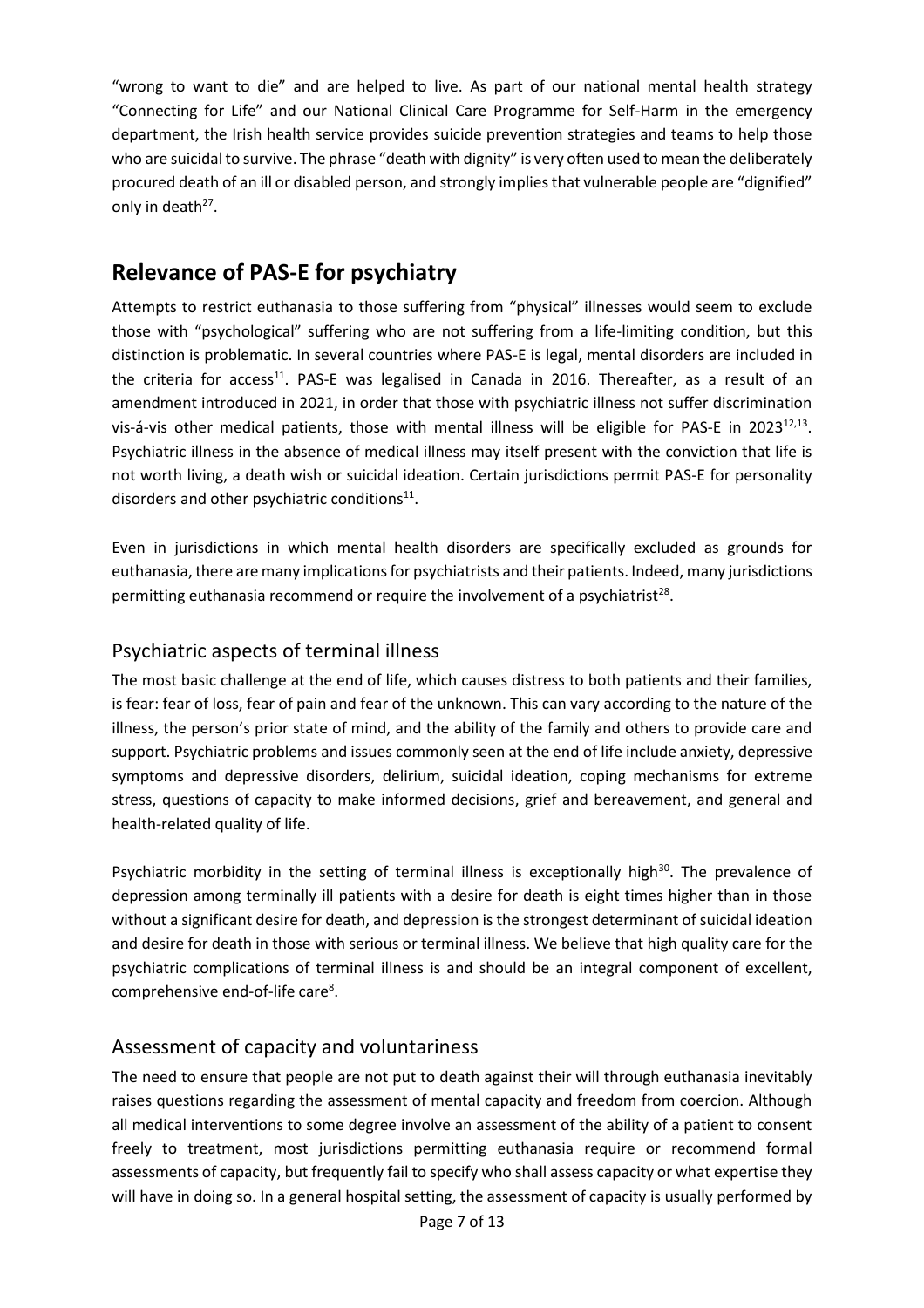the patient's primary physician, and a second opinion is often sought from a consultant geriatrician or a consultant psychiatrist. Mental disorders can impinge on capacity, yet this possibility and how to deal with it are rarely considered. In recent decades psychiatrists have tended to use a "four abilities" model<sup>31</sup> - namely the ability to express a choice about treatment, the ability to understand information relevant to the treatment decision, the ability to appreciate the significance of that treatment information for one's own situation and the ability to reason with relevant information so as to engage in a logical process of weighing treatment options. This values-free, cognitive approach is reliable in many treatment settings<sup>32</sup>; however, decision-making capacity can vary greatly according to personal context<sup>33</sup>, and such a cognitive-capacity approach misses the complexity of the decision process in real life (values, emotions and other biographic and context specific aspects)<sup>34</sup>. It is therefore suggested that it misses the complexity of the decision process in real life. Few, if any, jurisdictions permitting euthanasia have a mechanism for managing disagreement regarding mental capacity, i.e. if one doctor thinks the person has capacity and another does not, it is not clear if a third doctor is required, or even a fourth. Nor is it clear who will be the ultimate arbiter. A person who, because of mental or physical illness, lacks understanding of their request for euthanasia could attend doctor after doctor until they eventually find one willing to endorse their application. This absence of safeguards in the assessment of capacity prior to euthanasia is often in stark contrast to the constraints in providing involuntary treatment under mental health legislation<sup>35</sup>, which specifies who can carry out assessments, how long opinions are valid for, and review mechanisms and intervals.

#### <span id="page-7-0"></span>"Clear and settled intention"

Efforts to prevent ill-considered or capricious requests for euthanasia often stipulate that the person has a "clear and settled intention". Yet this is impossible to define as people can change their minds on an issue at any point. For example, people who are suicidal can often express a "clear and settled" intention regarding their death, yet this can be a symptom of a treatable psychiatric illness. The process of adjustment in the face of serious illness requires a gradual transition through a range of emotions as part of the necessary adaptation to the challenges. Such emotions may range from shock and denial to anger and despair, intermingled with hope, acceptance, courage and serenity, often changing rapidly. The desire to hasten death for patients with terminal illness is strongly influenced by psychosocial and existential issues, and more clearly linked to depression, loss of hope and the fear of being a burden than it is to severity of physical discomfort<sup>36</sup>. Even in the absence of mental illness, it has been shown that many patients with life-limiting conditions who choose euthanasia change their minds within even a few months<sup>37</sup>.

#### <span id="page-7-1"></span>Euthanasia and suicide

When there was less experience of euthanasia, it was claimed that its legalisation would lead to lower suicide rates<sup>38</sup>. The "social contagion" effect of suicide is well recognised in suicidology, and there is every reason to believe that legalising PAS-E normalises suicide and hence leads to higher overall suicide rates<sup>39</sup>. The practice of euthanasia undermines the suicide prevention ethos and policies of developed nations, including that of the Irish Government through its National Office for Suicide Prevention<sup>40</sup>. Suicide prevention initiatives play an important public safety role in providing and indicating the importance of appropriate social and legal protections to those who are psychologically vulnerable from pressures to kill themselves both within and without. Through both these means it is an expression of the Irish State's obligation under Article 2 of the European Convention on Human Rights (the 'right to life') to take positive steps to safeguard human life<sup>41</sup>. At a time where there is public concern regarding mental health and suicide to a greater degree than ever before, the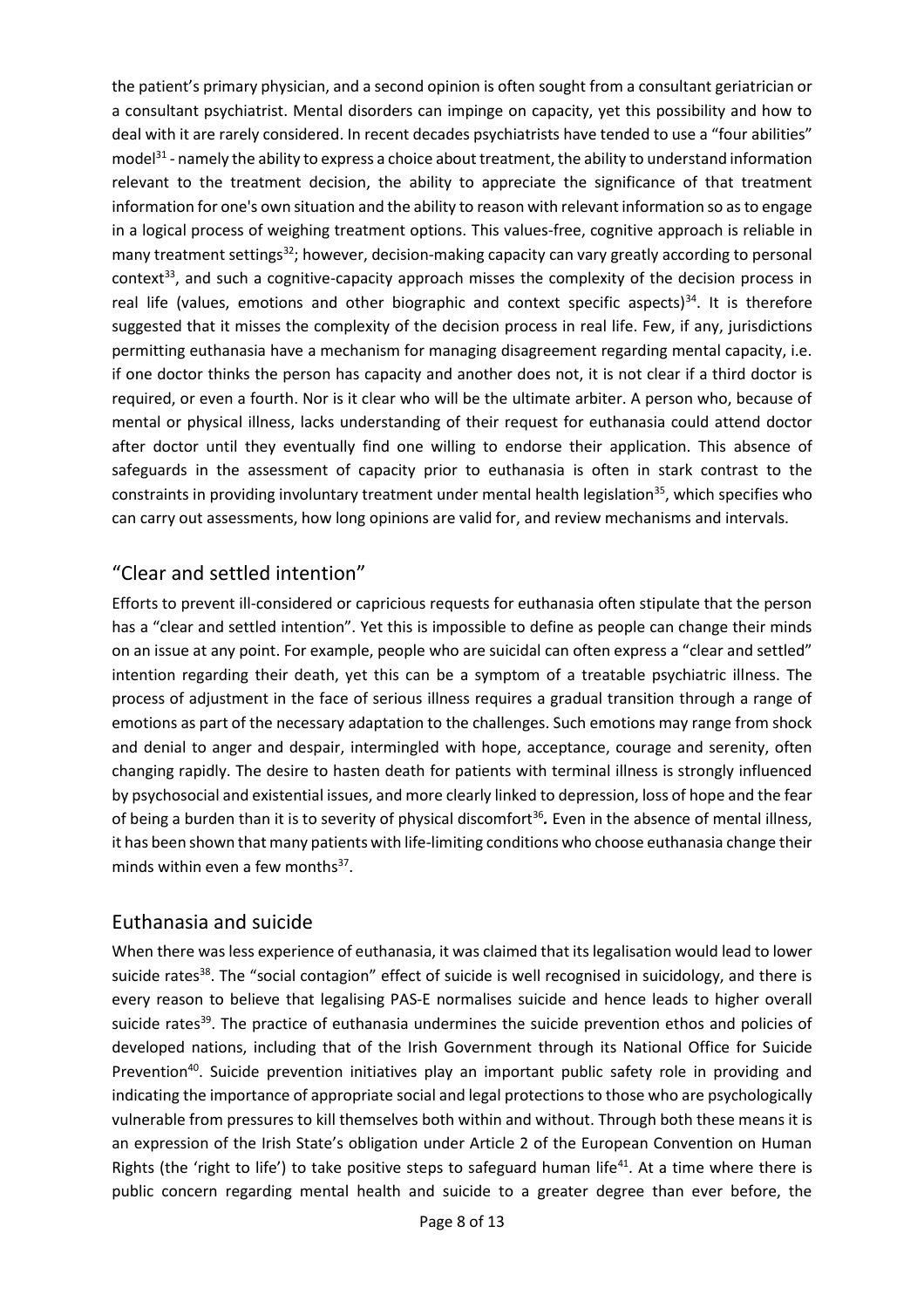introduction of PAS-E undermines the valuable work done in addressing the causes of suicidality. In the face of claims that physician-assisted suicide and euthanasia are not "suicide", there is evidence in the academic literature that such induced deaths have a specific contagion effect, following the introduction of medically-induced death of whatever  $\mathsf{sort}^{18}.$ 

The emphasis on personal autonomy creates a climate where concerned others feel they should take a step back, and that they are interfering in another person's "right to die". Suicide is very often an act of despair or a symptom of a treatable mental illness, and intervention to relieve such suffering is standard practice, the understanding being that suicide is never a solution. It is unclear why this should be different in people with terminal illness. Indeed, it might be interpreted as discriminating against this group, in its suggestion that we are not obliged to prevent their death by suicide by treating any illness and alleviating their distress.

### <span id="page-8-0"></span>Psychological suffering and palliative care

Psychiatric complications at the end of life are treatable, but often go unrecognized and untreated. There are many reasons for this: difficulty in diagnosing and treating psychiatric disorders (e.g., anxiety, delirium, depression) in the setting of significant physical illness, owing to the overlap in the symptoms caused by the psychiatric disorder and the co-morbid physical problems; beliefs held by many patients, family members, physicians and hospice and palliative care providers whereby psychiatric symptoms, especially depression, are viewed as normal parts of the dying process; and the fact that many patients and physicians do not understand that patients who suffer from mental disorders at the end of life can respond to treatment. This therapeutic nihilism inhibits the search for treatable mental disorders at the end of life.

### <span id="page-8-1"></span>Conscientious objection

There is a moral equivalence in performing an action (be it for benefit or for harm) and having someone else perform it. Requiring doctors to refer patients to other practitioners for the purpose of assisted suicide would likely be felt by someone with strong views on the ethics of this process as collusion, as morally equivalent to performing the action themselves, and as ethically unacceptable. Some regard the refusal of doctors to cooperate in euthanasia as an outmoded medical paternalism, and see PAS-E as an extension of patient-centred care and a humane response to suffering<sup>42,43</sup>. Nobody can be compelled to act against their ethical values, and there is a universal recognition of the need to prevent deaths by suicide.

### <span id="page-8-2"></span>Effects on the therapeutic relationship

For psychiatrists, the possibility of a request for assisted death can complicate the therapeutic relationship and make psychiatric treatment problematic. Psychiatrists' primary role will always be to identify and treat mental illness and to try to reduce suffering, but the therapeutic relationship can be jeopardised if the doctor is seen as not complying with a request for euthanasia or assisted suicide. It is not surprising, therefore, that in countries where PAS-E is legal, while the number of people with psychiatric disorders who request euthanasia has increased, psychiatrists have become less happy with the practice<sup>47</sup>.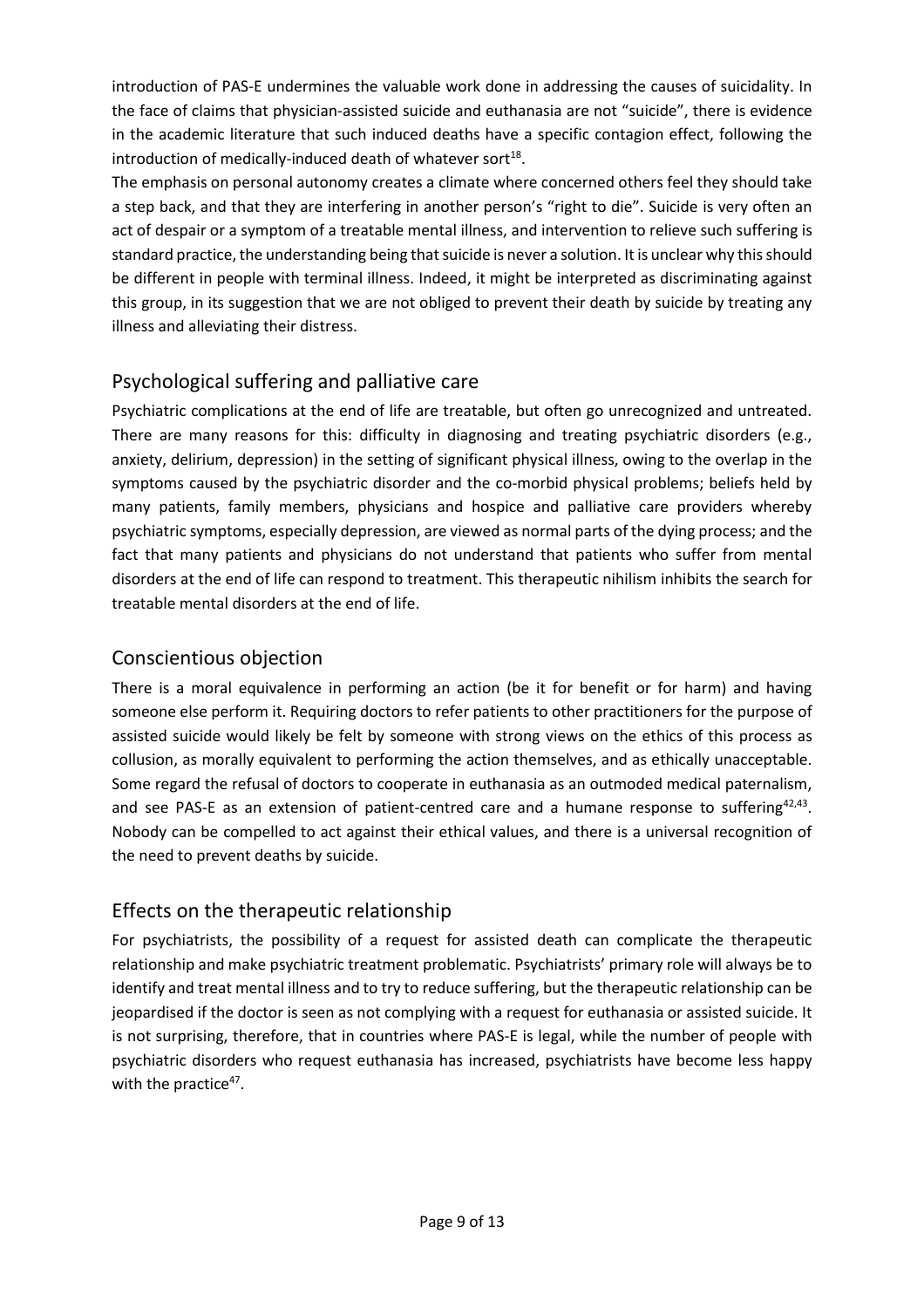## <span id="page-9-0"></span>**Recommendations**

The College of Psychiatrists of Ireland believes that PAS-E is not good medical practice and represents a detrimental and radical change in the practice of medicine and recommends that it not be introduced.

### <span id="page-9-1"></span>Developing adequate end of life care

Palliative care services in Ireland are well-developed according to a 2015 international comparison survey<sup>48</sup>. However, coverage can still be uneven and there is need for further investment in hospice buildings and palliative care staff and resources.

### <span id="page-9-2"></span>Protection of the vulnerable patient and easing care-giver burden

Feeling that one is a burden on families and other informal carers is also a reason given by patients for choosing euthanasia, and it may be that greater attention to the contribution made by those with serious illness, and patients' supportive roles in family, is required to counterbalance the already strong focus on family caregiver burden<sup>49</sup>. Evidence shows improvements in caregiver burden– associated symptoms (e.g., mood, coping, self-efficacy), even when caregiver burden itself was minimally improved<sup>50</sup>.

### <span id="page-9-3"></span>Enhanced psychiatric care for the terminally ill

Enthusiasm for legalised PAS-E may at least partly reflect public concern that suffering (including suffering due to psychiatric causes) and distress at the end of life may elude or exceed our best current treatment efforts, making death seem preferable. Appropriate treatment for psychiatric complications of terminal illness is the best way to address this fear and should reduce requests for PAS-E. Integrated end-of-life care depends on a well-developed mental health service, and there is considerable need for more psychiatrists and more mental health teams. In a well-developed health service psychiatrists and psychologists would provide consultation and liaison services to palliative care units, hospices and teams<sup>51</sup>. In keeping with national and international experts in palliative care we believe that euthanasia is not necessary for a dignified death and on the contrary may diminish personal dignity

## <span id="page-9-4"></span>**Conclusion**

We believe that the introduction of PAS-E represents a fundamental and harmful reversal in medical care. It runs counter to the efforts of society in general, and psychiatrists in particular, to prevent deaths through suicide. In keeping with national and international experts in palliative medicine we are convinced that euthanasia is not necessary for a dignified death, and that, on the contrary, it diminishes personal dignity. The introduction of PAS-E is associated with a broadening of criteria and an increased number of deaths by suicide. Perhaps because regulations are difficult to enforce and because legalisation results in a cultural shift, the numbers dying from PAS-E inevitably increase within a few years of its introduction. Euthanasia creates the risk that many people will die from treatable psychological distress and mental illness.

### **This document was prepared by the Human Rights and Ethics Committee of the College of Psychiatrists of Ireland and approved by the College Council in September 2021.**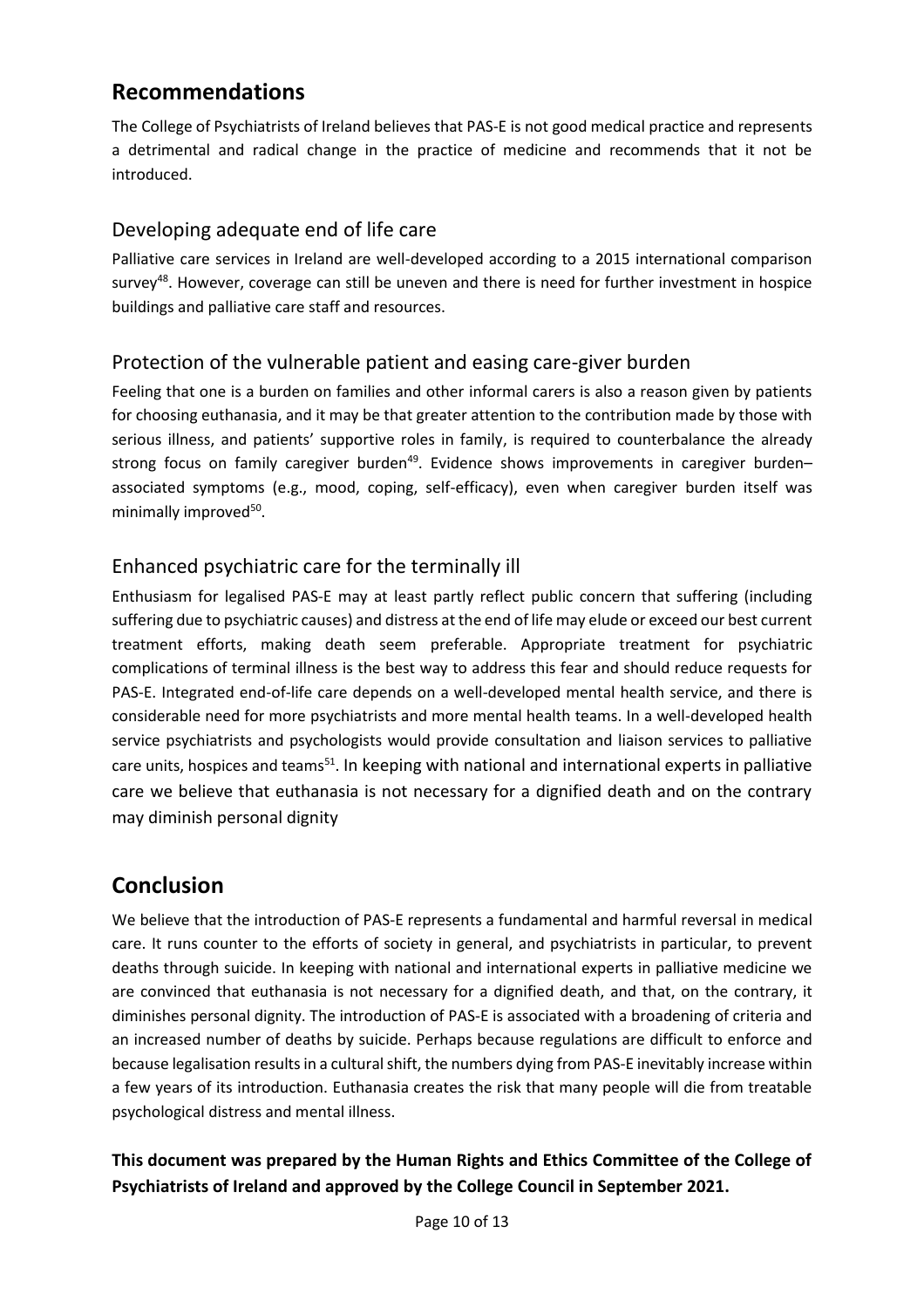## <span id="page-10-0"></span>**References**

- 1 Scotland, Scottish Government. Suicide prevention strategy 2013-2016. 2013 http://www.nls.uk/scotgov/2013/9781784120603.pdf (accessed May 19, 2021).
- 2 Health Service Executive (Ireland). Euthanasia and assisted suicide. HSE.ie. 2011. https://www.hse.ie/eng/health/az/e/euthanasia-and-assisted-suicide/introduction.html (accessed Feb 6, 2021).
- 3 Law JL, Martin EM. assisted suicide. In: Law J, Martin E, eds. Concise Medical Dictionary. Oxford University Press, 2020. https://www.oxfordreference.com/view/10.1093/acref/9780198836612.001.0001/acref -9780198836612-e-11146 (accessed April 23, 2021).
- 4 McLachlan HV. The ethics of killing and letting die: active and passive euthanasia. *J Med Ethics* 2008; **34**: 636–8.
- 5 Medical Council. Guide to Professional Conduct and Ethics for Registered Medical Practitioners (Amended). 2019. https://medicalcouncil.ie/news-andpublications/reports/guide-to-professional-conduct-and-ethics-for-registered-medicalpractitioners-amended-.pdf (accessed June 3, 2021).
- 6 Oireachtas. Report on the Right to Die With Dignity. 2018. https://data.oireachtas.ie/ie/oireachtas/committee/dail/32/joint\_committee\_on\_justice \_and\_equality/reports/2018/2018-06-25\_report-on-the-right-to-die-with-dignity\_en.pdf (accessed Feb 7, 2021).
- 7 Houses of the Oireachtas. Dying with Dignity Bill 2020. 2020; published online Sept 2. https://www.oireachtas.ie/en/bills/bill/2020/24 (accessed Feb 3, 2021).
- 8 Sinmyee S, Pandit VJ, Pascual JM, *et al.* Legal and ethical implications of defining an optimum means of achieving unconsciousness in assisted dying. *Anaesthesia* 2019; **74**: 630–7.
- 9 Gelhaus P. The desired moral attitude of the physician: (II) compassion. *Med Health Care Philos* 2012; **15**: 397–410.
- 10 Viganò A, Dorgan M, Buckingham J, Bruera E, Suarez-Almazor ME. Survival prediction in terminal cancer patients: a systematic review of the medical literature. *Palliat Med* 2000; **14**: 363–74.
- 11 Mehlum L, Schmahl C, Berens A, *et al.* Euthanasia and assisted suicide in patients with personality disorders: a review of current practice and challenges. *Borderline Personal Disord Emot Dysregulation* 2020; **7**: 15.
- 12 Government of Canada. 2nd Interim Report on Medical Assistance in Dying in Canada. aem. 2017; published online Oct 6. https://www.canada.ca/en/healthcanada/services/publications/health-system-services/medical-assistance-dying-interimreport-sep-2017.html (accessed March 4, 2021).
- 13 Bryden J. Senators amend MAID bill to put 18-month time limit on mental illness exclusion. CTVNews. 2021; published online Feb 9. https://www.ctvnews.ca/politics/senators-amend-maid-bill-to-put-18-month-time-limiton-mental-illness-exclusion-1.5302151 (accessed June 16, 2021).
- 14 Siegel AM, Sisti DA, Caplan AL. Pediatric Euthanasia in Belgium: Disturbing Developments. *JAMA* 2014; **311**: 1963.
- 15 Verhagen E, Sauer PJJ. The Groningen Protocol Euthanasia in Severely Ill Newborns. http://dx.doi.org/10.1056/NEJMp058026. 2009; published online Oct 8. DOI:10.1056/NEJMp058026.
- 16 Juzgado Segundo Promiscuo Municipal de Amarillo. Sentencia-T-544-17-1. 2017; published online Aug 25. https://dmd.org.co/wp-content/uploads/2018/02/SENTENCIA-T-544-17-1.pdf (accessed June 17, 2021).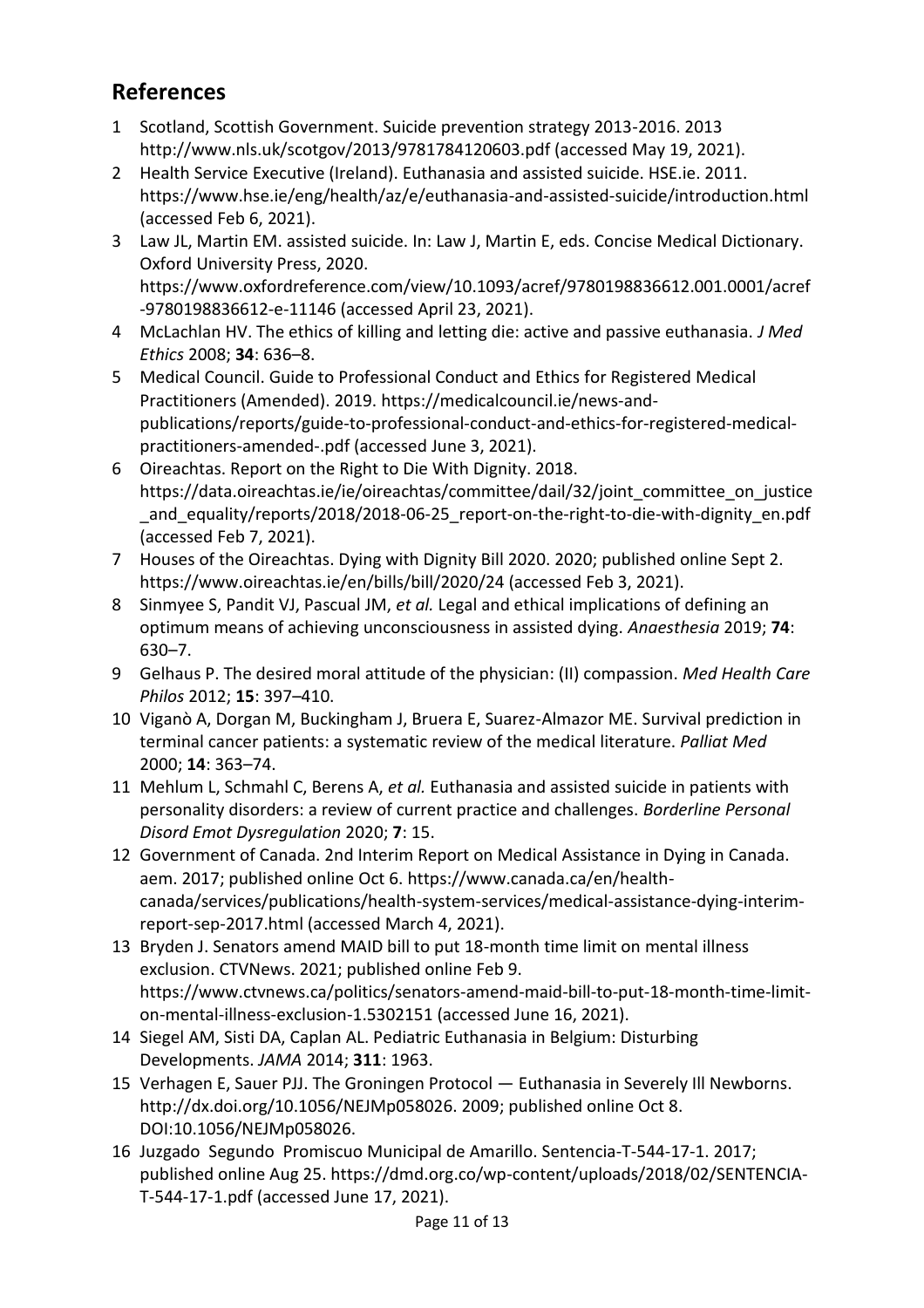- 17 Pereira J. Legalizing euthanasia or assisted suicide: the illusion of safeguards and controls. *Curr Oncol* 2011; **18**: e38–45.
- 18 Steck N, Egger M, Maessen M, Reisch T, Zwahlen M. Euthanasia and assisted suicide in selected European countries and US states: systematic literature review. *Med Care* 2013; **51**: 938–44.
- 19 Federale Overheidsdienst. EUTHANASIE Cijfers voor het jaar 2019. Volksgezondheid. 2020; published online March 3. https://overlegorganen.gezondheid.belgie.be/nl/documenten/euthanasie-cijfers-voorhet-jaar-2019 (accessed March 5, 2021).
- 20 Groenewoud AS, Atsma F, Arvin M, Westert GP, Boer TA. Euthanasia in the Netherlands: a claims data cross-sectional study of geographical variation. *BMJ Support Palliat Care* 2021; published online Jan 12. DOI:10.1136/bmjspcare-2020-002573.
- 21 Oregon Health Authority. Oregon Death With Dignity Act. 2019. https://www.oregon.gov/oha/PH/PROVIDERPARTNERRESOURCES/EVALUATIONRESEAR CH/DEATHWITHDIGNITYACT/Documents/year22.pdf (accessed Feb 3, 2021).
- 22 Washington State Dept. of Health. 2018 Death With Dignity Act. 2019; published online July.
- 23 Canada H. First Annual Report on Medical Assistance in Dying in Canada, 2019. aem. 2020; published online July 24. https://www.canada.ca/en/healthcanada/services/medical-assistance-dying-annual-report-2019.html (accessed May 5, 2021).
- 24 Thomas L. Demedicalisation: radically reframing the assisted dying debate—an essay by Lucy Thomas | The BMJ. BMJ. 2020. https://www.bmj.com/content/371/bmj.m2919.full (accessed Feb 3, 2021).
- 25 Kouwenhoven PSC, Thiel GJMW van, Heide A van der, Rietjens JAC, Delden JJM van. Developments in euthanasia practice in the Netherlands: Balancing professional responsibility and the patient's autonomy. *Eur J Gen Pract* 2019; **25**: 44–8.
- 26 Verhofstadt M, Thienpont L, Peters G-JY. When unbearable suffering incites psychiatric patients to request euthanasia: qualitative study. *Br J Psychiatry* 2017; **211**: 238–45.
- 27 Davis A. A Disabled Person's Perspective on Euthanasia. *Disabil Stud Q* 2004; **24**. DOI:10.18061/dsq.v24i3.512.
- 28 McCormack R, Fléchais R. The Role of Psychiatrists and Mental Disorder in Assisted Dying Practices Around the World: A Review of the Legislation and Official Reports. *Psychosomatics* 2012; **53**: 319–26.
- 29 Academy of Psychosomatic Medicine. Psychiatric Aspects of Excellent End-of-Life Care: A Position Statement of the Academy of Psychosomatic Medicine. https://home.liebertpub.com/jpm. 2005; published online April 19. DOI:10.1089/jpm.1998.1.113.
- 30 Leonard M, Spiller J, Keen J, MacLullich A, Kamholtz B, Meagher D. Symptoms of Depression and Delirium Assessed Serially in Palliative-Care Inpatients. *Psychosomatics* 2009; **50**: 506–14.
- 31 Grisso T, Appelbaum PS, Hill-Fotouhi C. The MacCAT-T: a clinical tool to assess patients' capacities to make treatment decisions. *Psychiatr Serv Wash DC* 1997; **48**: 1415–9.
- 32 Okai D, Owen G, McGuire H, Singh S, Churchill R, Hotopf M. Mental capacity in psychiatric patients: Systematic review. *Br J Psychiatry* 2007; **191**: 291–7.
- 33 Ratcliffe M. Psychiatric Euthanasia, Mental Capacity, and a Sense of the Possible. *Philos Psychiatry Psychol* 2020; **27**: E-1.
- 34 Breden TM, Vollmann J. The Cognitive Based Approach of Capacity Assessment in Psychiatry: A Philosophical Critique of the MacCAT-T. *Health Care Anal* 2004; **12**: 273–